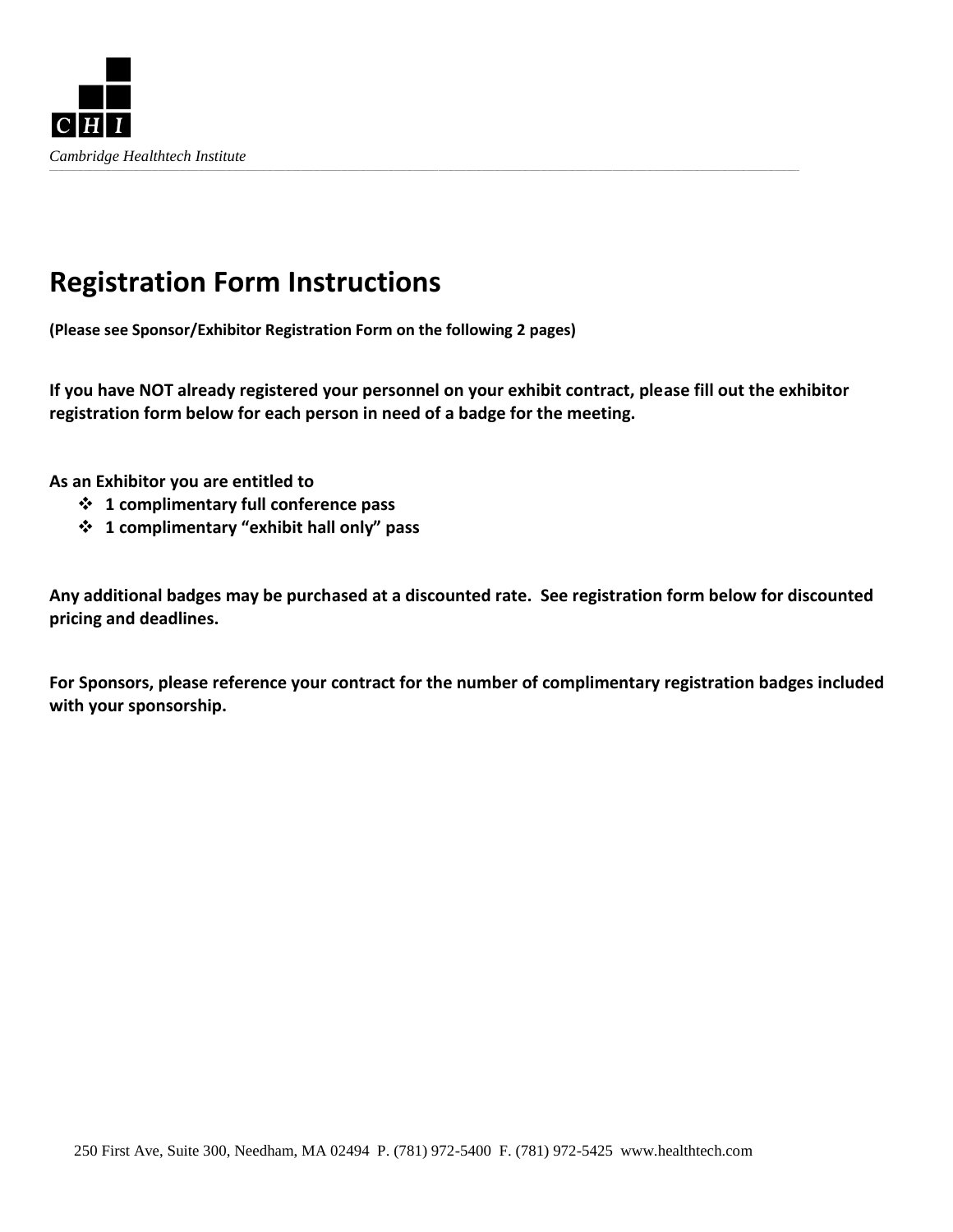

## **World Pharmaceutical Congress**

Westin Boston Waterfront ~ Boston, MA

## *May 21 - 23, 2014*

| Exhibitors receive 1 Full Conference registration and 1 Booth Only Personnel (per booth). Sponsors refer to your Sponsor Agreement.                                                                                                                                                                                     |                                                                                                                             |  |
|-------------------------------------------------------------------------------------------------------------------------------------------------------------------------------------------------------------------------------------------------------------------------------------------------------------------------|-----------------------------------------------------------------------------------------------------------------------------|--|
| FULL CONFERENCE REGISTRATION INCLUDES:                                                                                                                                                                                                                                                                                  |                                                                                                                             |  |
| Session access · Website link on conference proceedings delivered electronically · A free subscription to newsletter · Access to<br>exhibits and poster area                                                                                                                                                            |                                                                                                                             |  |
|                                                                                                                                                                                                                                                                                                                         |                                                                                                                             |  |
| Exhibitor/Sponsor Company Name: Name and Company Sponsor Company Name and Company Sponsor Company Name and Company Sponsor Company Name and Company Sponsor Company Name and Company Sponsor Company Sponsor Company Sponsor C                                                                                          |                                                                                                                             |  |
| <b>Registration Type:</b>                                                                                                                                                                                                                                                                                               |                                                                                                                             |  |
| <b>BOOTH PERSONNEL:</b>                                                                                                                                                                                                                                                                                                 |                                                                                                                             |  |
| <b>Complimentary Registration - Booth Only</b><br>\$250 Additional Registration - Booth Only Personnel (limited to one)                                                                                                                                                                                                 | $\Box$ POSTER (Deadline: April 4, 2014)<br>You will receive a submission link via email.<br>(Contact: jring@healthtech.com) |  |
| <b>FULL CONFERENCE PRICING:</b>                                                                                                                                                                                                                                                                                         |                                                                                                                             |  |
| <b>Complimentary Full Conference Registration (EXCLUDES SHORT COURSES)</b>                                                                                                                                                                                                                                              |                                                                                                                             |  |
| \$729 Single Conference Pricing Includes access to 1 conference (EXCLUDES SHORT COURSES, LIMITED TO 5 REGISTRATIONS)                                                                                                                                                                                                    |                                                                                                                             |  |
| \$1199 BEST VALUE! Includes access to 2 conferences (EXCLUDES SHORT COURSES, LIMITED TO 5 REGISTRATIONS)                                                                                                                                                                                                                |                                                                                                                             |  |
|                                                                                                                                                                                                                                                                                                                         |                                                                                                                             |  |
|                                                                                                                                                                                                                                                                                                                         |                                                                                                                             |  |
| Based on your pricing option please select the conference(s) you will attend.                                                                                                                                                                                                                                           |                                                                                                                             |  |
| BEST VALUE- select 2 (1 from each section)                                                                                                                                                                                                                                                                              |                                                                                                                             |  |
| Single Conference- select 1                                                                                                                                                                                                                                                                                             |                                                                                                                             |  |
|                                                                                                                                                                                                                                                                                                                         |                                                                                                                             |  |
|                                                                                                                                                                                                                                                                                                                         |                                                                                                                             |  |
| $\Box$ T1 Tumor Models to for Targeted Therapy                                                                                                                                                                                                                                                                          |                                                                                                                             |  |
| $\Box$ T2 Imaging in Oncology                                                                                                                                                                                                                                                                                           |                                                                                                                             |  |
|                                                                                                                                                                                                                                                                                                                         |                                                                                                                             |  |
| T3 Preclinical Drug Safety                                                                                                                                                                                                                                                                                              |                                                                                                                             |  |
| T4 Formulation & Drug Delivery                                                                                                                                                                                                                                                                                          |                                                                                                                             |  |
| $\Box$ T5 Targeting Pain                                                                                                                                                                                                                                                                                                |                                                                                                                             |  |
|                                                                                                                                                                                                                                                                                                                         |                                                                                                                             |  |
| $\Box$ T6 Tumor Models for Cancer Immunotherapy<br>T7 In Vitro Tumor Models                                                                                                                                                                                                                                             |                                                                                                                             |  |
|                                                                                                                                                                                                                                                                                                                         |                                                                                                                             |  |
| <b>T8</b> Epigenetics Screening                                                                                                                                                                                                                                                                                         |                                                                                                                             |  |
| T9 Process Chemistry                                                                                                                                                                                                                                                                                                    |                                                                                                                             |  |
|                                                                                                                                                                                                                                                                                                                         |                                                                                                                             |  |
| \$399 Single Short Course                                                                                                                                                                                                                                                                                               |                                                                                                                             |  |
|                                                                                                                                                                                                                                                                                                                         |                                                                                                                             |  |
| \$899 Three Short Courses                                                                                                                                                                                                                                                                                               |                                                                                                                             |  |
|                                                                                                                                                                                                                                                                                                                         |                                                                                                                             |  |
| Tuesday, May 20 <sup>th</sup>                                                                                                                                                                                                                                                                                           | Wednesday, May 21st                                                                                                         |  |
| SC1 Animal Models of Pain: Progress and Challenges                                                                                                                                                                                                                                                                      | <b>SC6 Refining API Process Development For Efficiency</b>                                                                  |  |
|                                                                                                                                                                                                                                                                                                                         |                                                                                                                             |  |
|                                                                                                                                                                                                                                                                                                                         | in Oncology                                                                                                                 |  |
| May 21 - 22:<br>May 22-23:<br><b>SHORT COURSE PRICING:</b><br>□ \$699 Two Short Courses<br>Please select the Short Course(s) you will attend: (REQUIRED)<br>$\overline{\phantom{a}}$ SC2 Introduction To Drug Metabolism And Its Role in Drug<br>Toxicity<br>SC3 Nanotechnology For Enhancing Bioavailability of Poorly | SC8 Computational Modeling of Cancer Genomics                                                                               |  |
| Soluble Drugs                                                                                                                                                                                                                                                                                                           | SC7 How To Best Utilize Organotypic 3D Cell Culture Assays                                                                  |  |
| SC4 (Dinner) Metastic Tumor Models: Technology and                                                                                                                                                                                                                                                                      |                                                                                                                             |  |
| <b>Applications</b><br><b>SC5 (Dinner) Safety Testing for Biological Drugs and Vaccines</b>                                                                                                                                                                                                                             |                                                                                                                             |  |